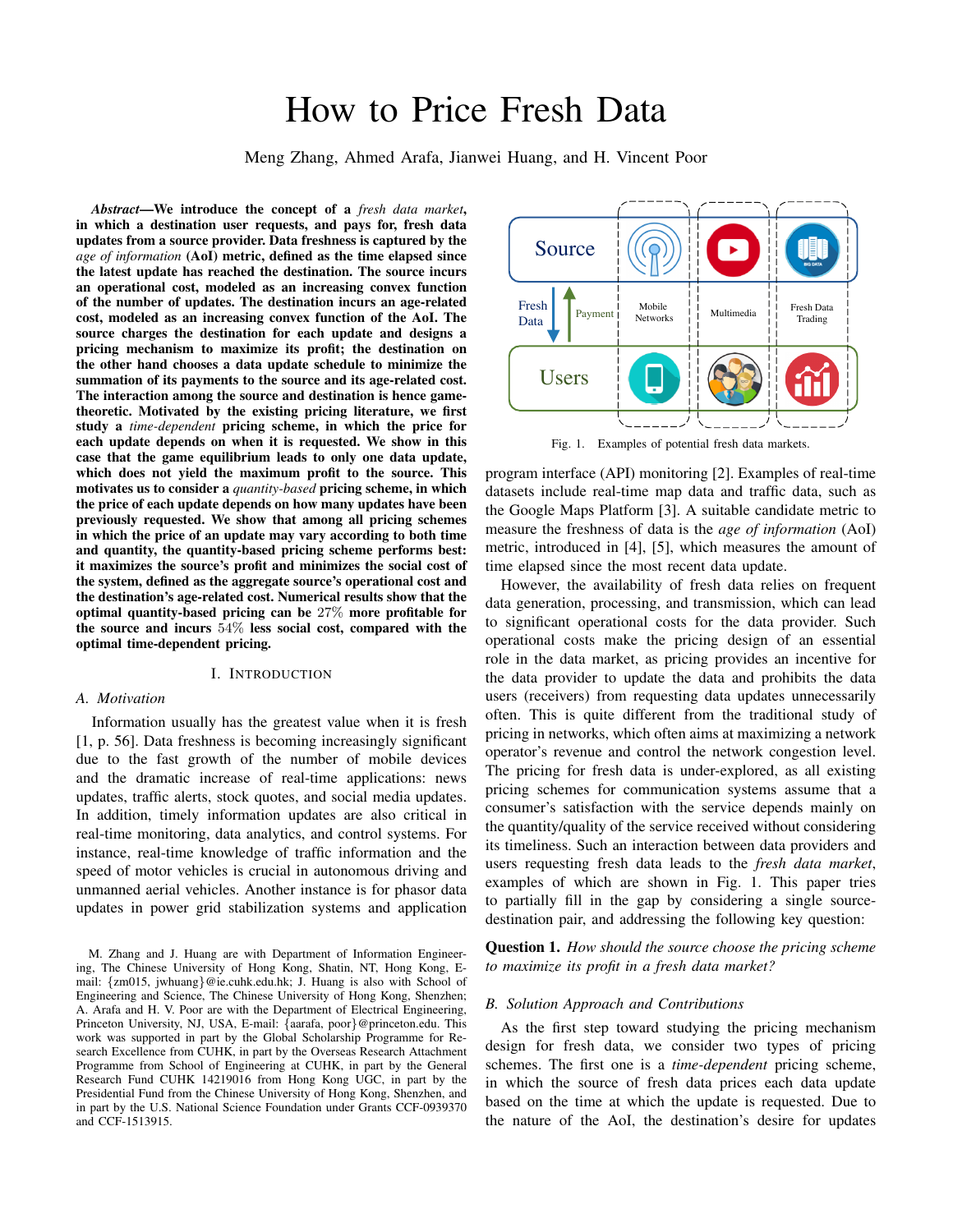increases as time (since the most recent update) goes by, which makes it potentially profitable to explore this time sensitivity. This pricing scheme is also motivated by many existing time-dependent pricing schemes (in which users are not age-sensitive) of mobile networks, e.g., [6]–[14].

The second pricing scheme that we consider is a *quantitybased* pricing scheme, in which the price for each update depends on the number of updates requested so far (but does not depend on the timing of the updates). Such a pricing scheme is also known as *second-degree price discrimination* or *volume discount* [15], and is motivated by practical pricing schemes (e.g., for mobile data plans and data analytics [2]).

The challenge of designing a proper pricing scheme for fresh data is two-fold. First, different from the classical pricing setting, e.g., [6]–[14], the demands for fresh data over time are interdependent due to the nature of AoI. That is, the desire for an update at each time instance depends on the time elapsed since the latest update. Hence, the source's pricing scheme choice needs to take such interdependence overall the entire period into consideration. Second, in the case of the timedependent pricing scheme design, one needs to optimize a continuous-time pricing function, i.e., solve an infinite dimensional optimization problem. The above discussion motivates our consideration of the following question:

# Question 2. *How profitable is it for the source to exploit the time sensitivity in designing the pricing scheme for fresh data?*

We summarize our approaches and contributions as follows:

- *• Fresh Data Market Modeling.* To the best of our knowledge, this paper presents the first model of a fresh data market, in which an age-sensitive destination interacts with a source data provider.
- *• Time-Dependent Pricing Scheme.* We study a timedependent pricing scheme for the fresh data market, aiming at exploiting the time sensitivity. We show that at the optimal (equilibrium) time-dependent pricing scheme, the source sends only one update, and hence exploiting time sensitivity may not enhance profitability.
- *• Quantity-Based Pricing Scheme.* We propose a quantitybased pricing scheme, and show that it is more profitable than the time-dependent pricing scheme. We further prove that it maximizes the profit among all classes of time-andquantity dependent pricing schemes, and that it minimizes the social cost of the system: the sum of the source's operational cost and the destination's age-related cost.
- *• Simulation Results.* The numerical results show that the optimal quantity-based pricing scheme can be 27% more profitable and incurs 54% less social cost, compared with the optimal time-dependent pricing scheme on average.

We organize the rest of this paper as follows. In Section II, we discuss some related work. In Section III, we describe the system model and the game-theoretic problem formulation. In Sections IV and V, we develop the time-dependent and the quantity-based pricing schemes, respectively. We then relate the two schemes and mention some relevant properties in Section VI. We provide some numerical results in Section VII to evaluate the performance of the two pricing schemes, and conclude the paper in Section VIII.

# II. RELATED WORK

The concept age-of-information was first proposed as a metric of data freshness in the studies of databases [4], [5] in the 1990s. In recent years, there have been many excellent works focusing on the optimization of scheduling policies in terms of minimizing the AoI in various system settings, see, e.g., [16]–[33]. In [16], Kaul *et al.* recognized the importance of real-time status updates in networks. In [17], [18], He *et al.* investigated the NP-hardness of minimizing the AoI in scheduling general wireless networks. In [19], Kadota *et al.* studied the scheduling problem in a wireless network with a single base station and multiple destinations. In [20], Kam *et al.* investigated the AoI for a status updating system through a network cloud. In [21], Sun *et al.* studied the optimal management of the fresh information updates. References [22] and [23] studied the optimal wireless network scheduling with the interference constraint and the throughput constraint, respectively. The AoI consideration has recently gained some attention in energy harvesting communication systems, e.g., [24]–[28] and Internet of Things systems, e.g., [29], [30]. Several existing studies focused on game-theoretic interactions in interference channels, without considering the interactions in a fresh data market or the pricing scheme design [31]–[33].

There exists a rich literature on the pricing mechanism design and revenue management in communication networks (please refer to [6]–[14], surveys in [34], [35], and references therein). Specifically, time-dependent pricing has also been extensively studied, e.g., [6]–[11] while a few works focused on the quantity-based pricing and other forms of price differentiation for the Internet service providers, e.g., [12]–[14]. These works assumed that destinations are only interested in the throughput/rate received instead of the data freshness.

References [36], [37] are the most closely-related works to ours. In [36], a repeated game is studied between two AoI-aware platforms, yet without studying pricing schemes. While in [37], the authors considered a system in which the destination designs a dynamic pricing scheme to incentivize sensors to provide fresh updates, with random data arrivals. Different from [37], our considered pricing schemes are designed by the source, which is motivated by most practical communication/data systems in which sources are price designers while the destinations are price takers.

#### III. SYSTEM MODEL

#### *A. System Overview*

*1) Single-Source Single-destination System:* We consider an information update system, in which one source node generates data packets and sends them to one destination through a channel. $<sup>1</sup>$ </sup>

<sup>&</sup>lt;sup>1</sup>We note that the single-source single-destination model has been widely considered in the AoI literature (e.g., [20], [21], [24], [26], [28]). In addition, the insights derived from this model allow us to potentially extend the results to the multi-destination scenarios.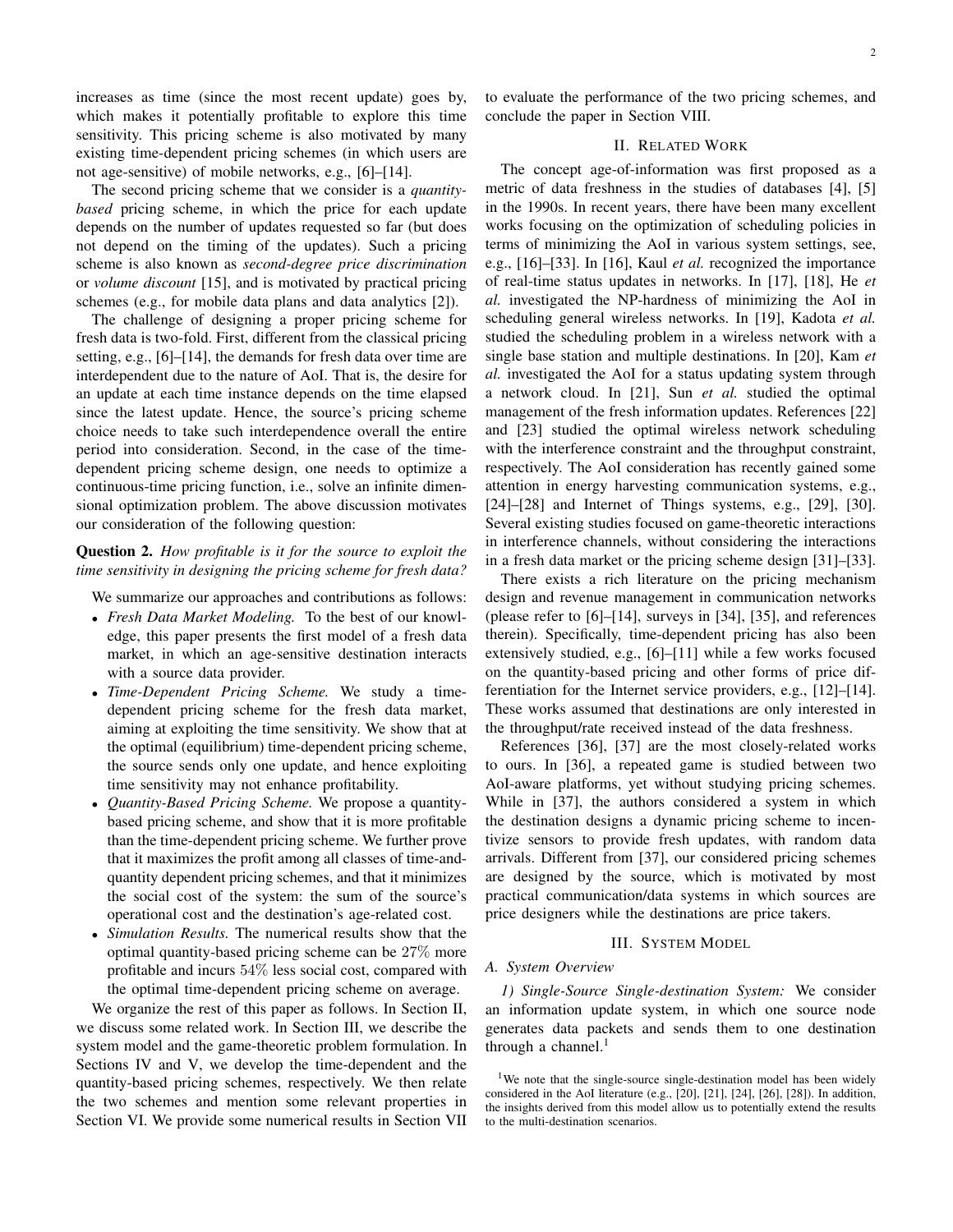

Fig. 2. Illustrations of AoI  $\Delta_t$  and two types of AoI costs  $f(\Delta_t)$ . There are two updates at  $S_1$  and  $S_2$ .

*2) Data Updates and Age of Information:* We consider a fixed time period of  $\mathcal{T} = [0, T]$ , during which the source sends its updates to the destination. We consider a generateat-will model, as in, e.g., [24]–[28], in which the source is able to generate and send a new update when requested by the destination. Updates reach the destination instantly, with negligible transmission time, as in, e.g., [25]–[27].

We denote by  $S_k \in \mathcal{T}$  the transmission time of the *k*-th update. The set of all update time instances is  $S \triangleq \{S_k\}$ . Let *K* denote the number of total updates, i.e.,  $|S| = K$ , where *|·|* denotes the cardinality of a set. The set *S* (and hence the value of  $K$ ) is a decision variable of the destination.

To measure the freshness of data, let us define the AoI  $\Delta_t(\mathcal{S})$  at time *t* as [4], [16]

$$
\Delta_t(\mathcal{S}) = t - U_t,\tag{1}
$$

where  $U_t$  is the time stamp of the most recently received update before time *t*, i.e.,  $U_t = \max_{S_k \leq t} \{S_k\}.$ 

*3) Source's Operational Cost and Pricing:* We denote the source's operational cost by  $C(K)$ , which is modeled as an *increasing convex* function in the number of updates *K*, with  $C(0) = 0$ <sup>2</sup> This can represent transmission costs in case the source is a network operator, or the cost of generating, processing and transmission commission in case the source is a content/data provider.

The source designs the pricing scheme for sending the data updates. We consider a general scheme in which the price for a particular update may depend on the time of the update request and the number of previously requested updates. We denote by  $p(t, k) : \mathcal{T} \times \mathbb{N} \to \mathbb{R}_+$  the pricing function, with  $p(t', k')$  being the price of the  $k'$ <sup>th</sup> update if requested at time  $t'$ . Note that we denote by  $p(t, k)$  the function itself, while we denote by  $p(t', k')$ , i.e., using any argument other than  $(t, k)$  specifically, the value of the function. As mentioned, such a pricing scheme is motivated by (i) the time-sensitive demand for an update due to the nature of AoI, and (ii) the wide consideration of both time-dependent and quantity-based pricing schemes in practice. Under a pricing scheme *p*(*t, k*), the destination's total payment to the source over the entire period is  $P(S) = \sum_{k=1}^{K} p(S_k, k)$ .

*4) Destination's AoI Cost:* Besides the payment *P*(*S*), the destination also experiences an AoI cost  $f(\Delta_t)$  related to the

Stage I The source determines the pricing scheme  $p(t, k)$ . ⇓ Stage II The destination determines its update policy *S*.

Fig. 3. Two-stage Stackelberg game.

destination's desire for the new data update. $3$  We assume that  $f(\Delta_t)$  is *increasing* and *convex* in  $\Delta_t$ .<sup>4</sup> Let  $\Gamma(S)$  denote the aggregate AoI cost over the entire period  $\mathcal{T}$ , defined as

$$
\Gamma(\mathcal{S}) \triangleq \int_0^T f(\Delta_t(\mathcal{S}))dt.
$$
 (2)

Fig. 2 illustrates the AoI, an exponential AoI cost, and a linear AoI cost.

#### *B. Stackelberg Game*

We model the interaction between the source and the destination as a two-stage Stackelberg game as shown in Fig. 3. Specifically, in Stage I, the source determines the pricing scheme function  $p(t, k)$  at the beginning of the period, in order to maximize its profit, given by the payment it receives minus its operational cost, as follows:

**Source**: 
$$
\max_{p(t,k)} P(S^*(p(t,k))) - C(|S^*(p(t,k))|), \quad (3a)
$$

$$
\text{s.t. } p(t', k') \ge 0, \ \forall t' \in \mathcal{T}, k' \in \mathbb{N}, \tag{3b}
$$

where  $S^*(p(t, k))$  is the destination's optimal update policy, in response to the pricing scheme chosen by the source, which is defined below.

In Stage II, the destination decides its update policy to minimize its overall cost (aggregate AoI cost plus payment):

**Destination**: 
$$
S^*(p(t,k)) = \arg\min_{S \in \Phi} \Gamma(S) + P(S)
$$
, (4)

where  $\Phi$  is the set of all feasible *S*, given by  $\Phi$  =  $\cup_{K' \in \mathbb{N}} \Phi^{K'}$  and  $\Phi^{K'}$  is the set of all transmission times  $S = \{S_1, S_2, ..., S_{K'}\}$ , with  $S'_k \in \mathcal{T}$  and  $S_k \geq S_{k-1}$  for all  $1 \leq k \leq K'$ .

In the following two sections, we will separately consider two special cases of  $p(t, k)$ :  $p(t)$  and  $p_q(k)$ . We note that analyzing the simplified pricing schemes is still challenging. First, the optimal pure time-dependent pricing scheme involves solving an infinite-dimensional optimization problem. Second, the pricing scheme needs to take the optimal decisions  $S^*(\cdot)$ over the whole period into consideration.

## IV. TIME-DEPENDENT PRICING SCHEME

In this section, we consider a (pure) *time-dependent* pricing scheme, in which the price function only depends on the time at which the update is requested and does not depend on the number of updates.

<sup>&</sup>lt;sup>2</sup>Formally,  $C(\cdot)$  is defined on the set of non-negative real numbers  $\mathbb{R}_+$ , and then evaluated on the set of natural numbers N.

<sup>&</sup>lt;sup>3</sup>As the first work considering the pricing scheme design for fresh data, we assume the benefit of receiving the data is constant, i.e. independent of the total number of updates.

<sup>4</sup>An example of this AoI cost model exists in the online learning in realtime applications such as online advertisement placement and online Web ranking, in which fresh data is critical [38]–[40].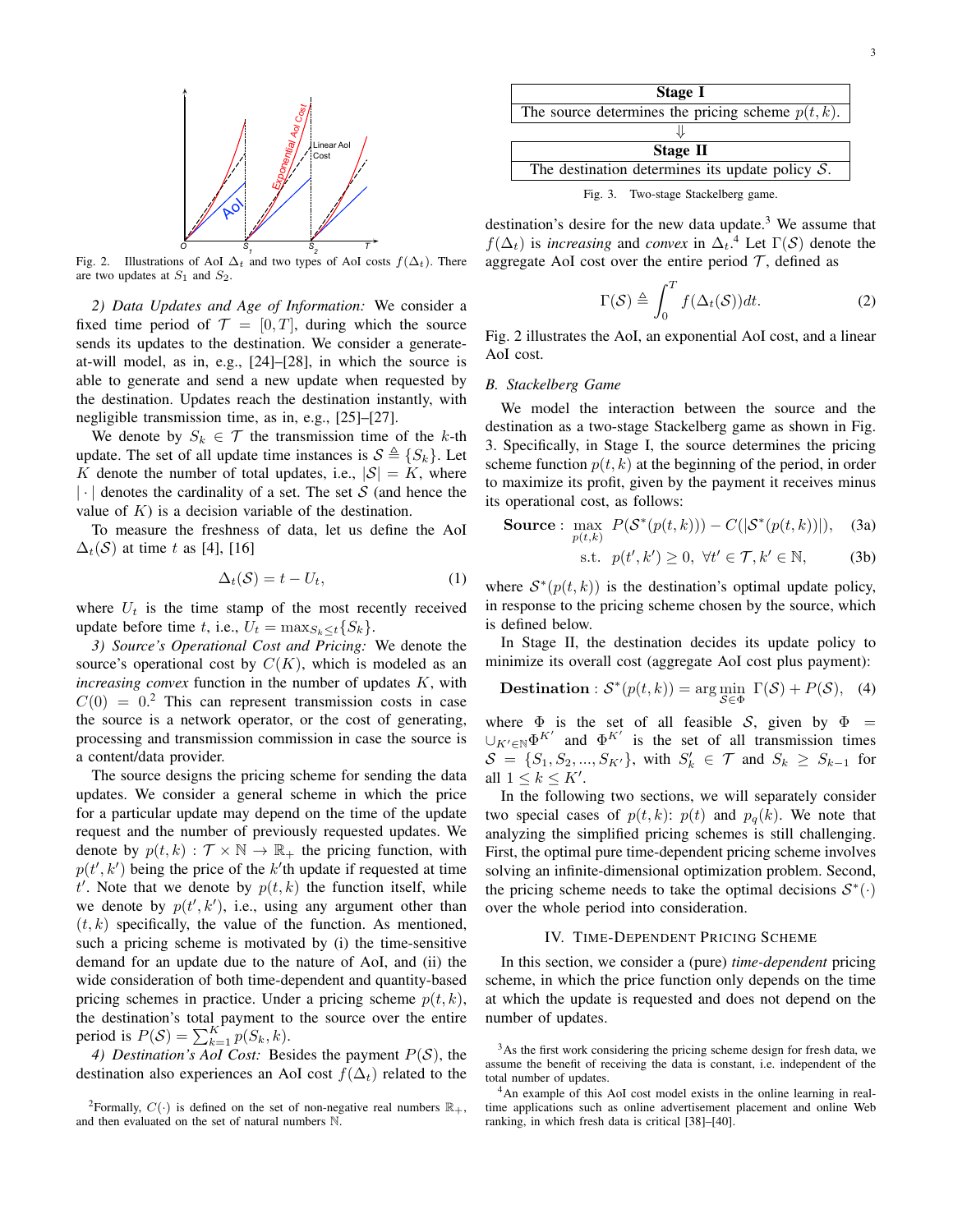

Fig. 4. An illustrative example of the differential aggregate AoI cost function and Lemma 1.

We derive the *(Stackelberg)* equilibrium price-update profile  $(p^*(t), S^*(p^*(t)))$  using backward induction. First, given any pricing scheme  $p(t)$  in Stage I, we characterize the destination's update policy  $S^*(p(t))$  that minimizes its overall cost in Stage II. Then in Stage I, by characterizing the equilibrium pricing structure, we convert the continuous pricing function optimization into a vector one, based on which we characterize the source's optimal pricing scheme  $p^*(t)$ .

#### *A. Destination's Update Policy in Stage II*

Recall that *K* is the total number of updates. Let *x<sup>k</sup>* denote the *k*th interarrival time, which is the time elapsed between the generation of  $(k-1)$ -th update and *k*-th update, i.e.,  $x_k$  is

$$
x_k \triangleq S_k - S_{k-1}, \ \forall k \in \mathcal{K}(K+1), \tag{5}
$$

where  $K(K+1) = \{1, 2, ..., K+1\}$ ,  $S_0 = 0$ , and  $S_{K+1} = T$ .

To analyze the aggregate AoI cost function Γ(*S*) in (2), we define

$$
F(x) \triangleq \int_0^x f(t)dt,\tag{6}
$$

based on which we have  $\Gamma(\mathcal{S}) = \sum_{k \in \mathcal{K}(K+1)} F(x_k)$ .

Given the pricing scheme  $p(t)$ , the destination's problem in (4) is equivalent to

$$
\min_{K \in \mathbb{N} \cup \{0\}, \boldsymbol{x} \in \mathbb{R}_{++}^{K+1}} \sum_{k=1}^{K+1} F(x_k) + \sum_{k=1}^{K} p\left(\sum_{j \le k} x_j\right), \quad (7a)
$$

s.t. 
$$
\sum_{k=1}^{K+1} x_k = T,
$$
 (7b)

where  $\mathbf{x} = \{x_k\}_{k \in \mathcal{K}(K+1)}$  and  $\mathbb{R}_{++}^{K+1}$  is the space of  $(K+1)$ dimensional positive vectors (i.e., the value of every entry is positive).

To understand when the destination would choose to update, we define the differential aggregate AoI cost function as

$$
DF(x, y) \triangleq \int_0^x [f(t+y) - f(t)]dt.
$$
 (8)

As illustrated in Fig. 4, for each update *k*,  $DF(x_{k+1}, x_k)$  is the aggregate AoI cost increase if the destination changes its update policy from *S* to  $S \setminus \{S_k\}$  (removes the update at  $S_k$ ). We now introduce the following lemma:

**Lemma 1.** Any equilibrium price-update tuple  $(p^*(t), K^*, \boldsymbol{x}^*)$ *should satisfy*

*Proof Sketch*: For each *k*-th update, the differential aggregate AoI cost equals the destination's maximal willingness to pay. Hence, if  $p^* \left( \sum_{j=1}^k x_j^* \right) > DF(x_{k+1}^*, x_k^*)$ , then the destination would prefer not to update at *Sk*, contradicting to the fact that  $(p^*(t), K^*, \mathbf{x}^*)$  is an equilibrium. In addition, if  $p^*$   $\left(\sum_{j=1}^k x_j^*\right)$   $\leq$   $DF(x_{k+1}^*, x_k^*)$ , we can show that the source can always properly increase  $p^*$   $\left(\sum_{j=1}^k x_j^*\right)$ . The increase in the price does not change the destination's optimal solution  $(K^*, \mathbf{x}^*)$ , and hence increases the source's profit. This contradicts the fact that  $(p^*(t), K^*, \mathbf{x}^*)$  is an equilibrium.  $\Box$ 

Note that given that the optimal pricing scheme satisfies (9), there might exist multiple optimal update policies as the solutions of problem (4). This may lead to a multi-valued source's profit and thus an ill-defined problem (3). To ensure the uniqueness of the received profit for the source, one can impose infinitely large prices to ensure that the destination does not update at any time instance other than  $\sum_{j=1}^{k} x_j^*$  for all  $k \in \mathcal{K}(K^*+1)$ .

# *B. Source's Time-Dependent Pricing Design in Stage I*

s*.*t*.*

Based on Lemma 1, we can reformulate the time-dependent pricing scheme as follows (the proof is omitted due to space limits).

Theorem 1. *The time-dependent pricing problem in* (3) *is equivalent to the following problem:*

$$
\max_{K \in \mathbb{N} \cup \{0\}, \boldsymbol{x} \in \mathbb{R}_{++}^{K+1}} \sum_{k=1}^{K} DF(x_{k+1}, x_k) - C(K), \qquad (10a)
$$

$$
\sum_{k=1}^{K+1} x_k = T.
$$
 (10b)

The decision variables in problem (10) correspond to the interarrival time interval vector *x* instead of the continuoustime pricing function  $p(t)$ . By converting a continuous function optimization problem into a vector optimization problem, we significantly simplify the problem. We are now ready to present the following result:

**Theorem 2.** *There will be only one update (i.e.,*  $K^* = 1$ ) *under any equilibrium time-dependent pricing scheme.*

One can prove Theorem 2 by induction, showing that for an arbitrary time-dependent pricing scheme yielding more than  $K > 1$  updates (*K*-update pricing), there always exists a pricing scheme leading to a single-update equilibrium that is more profitable. The following example illustrates this with a linear AoI cost function:

**Example 1.** *Consider a linear AoI cost*  $f(\Delta_t) = \Delta_t$  *and an arbitrary update policy* (*K, x*)*, as shown in Fig. 5.*

*• Base case: When there are K* = 2 *updates, as shown in Fig. 5, the source's profit (the objective value in* (10a)*) is*  $x_1x_2 + x_2x_3 - C(2)$ *. Consider another update policy*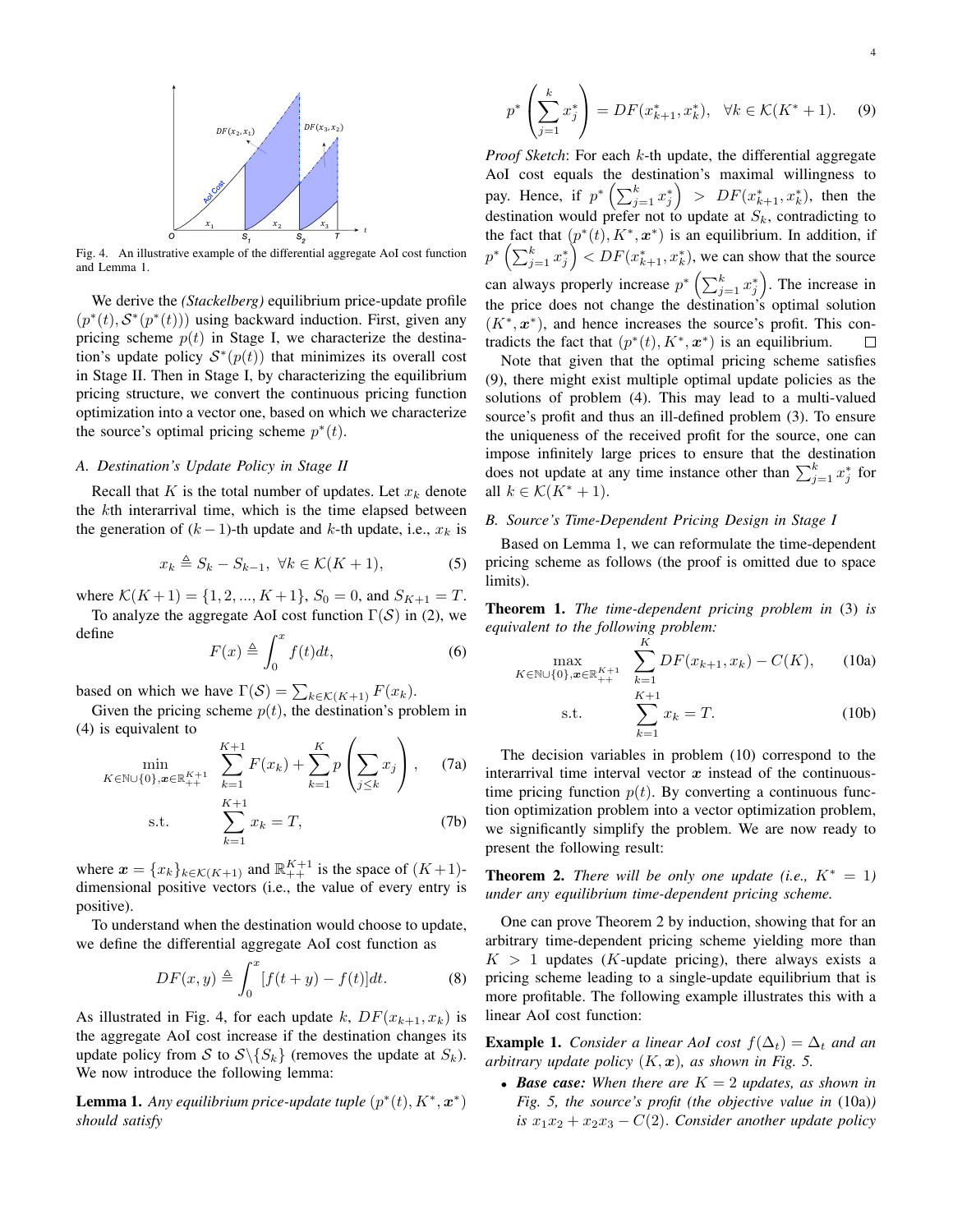

Fig. 5. Illustrations of Example 1 with a linear cost function. Combining the first interval into the third interval maintains the payment.

 $(K' = 1, x'_1, x'_2)$  *where*  $x'_1 = x_2$  *and*  $x'_2 = x_3 + x_1$ *. The objective value in* (10a) *becomes*  $x_2(x_1 + x_3) - C(1)$ *. Comparing these two values, we see that*  $(K', x'_1, x'_2)$  *is strictly more profitable than*  $(K, x)$ *.* 

*• Induction step: Let K* ≥ *n and suppose the statement that, for an arbitrary K-update pricing, there exists a more profitable*  $(K-1)$ *-update pricing is true for*  $K = n$ *. The objective value in* (10a) *is*  $\sum_{k=1}^{K} x_k x_{k+1} - C(K)$ *. Consider another update policy*  $(K' = K - 1, x')$  *where*  $x'_1 = x_2, x'_2 = x_3 + x_1,$  and  $x'_k = x_{k+1}$  for all other *k. The objective value in* (10a) *becomes*  $(x_1 + x_3)(x_2 +$  $f(x_4) + \sum_{k=4}^{K} x_k x_{k+1} - C(K-1)$ *, which is strictly larger than P. It is then readily verified that* (*K*′ *, x*′ ) *is strictly more profitable than* (*K, x*)*. Based on induction, we can show that we can find a*  $(K' - 1)$ *-update policy would be more profitable than the* (*K*′ *, x*′ ) *policy. This eventually leads to the conclusion that a single update policy is the most profitable.*

Based on the above technique, we can show that the above argument works for any increasing convex AoI cost function. The complete proof is omitted due to space limits.

To rule out trivial cases in which there is no update at the equilibrium, we adopt the following assumption:

**Assumption 1.** *The source's operational cost function*  $C(K)$ *satisfies*  $C(1) \leq DF(T/2, T/2)$ *.* 

Assumption 1 ensures that the operational cost for one update  $C(1)$  is not larger than the maximal revenue for one update  $DF(T/2, T/2)$ , as shown in the following optimal time-dependent pricing scheme:

Proposition 1. *There exists an optimal time-dependent pricing scheme such that*<sup>5</sup>

$$
p^*(t) = DF(T/2, T/2), \ \forall t \in \mathcal{T},\tag{11}
$$

*where the equilibrium update takes place at*  $S_1^* = T/2$ *.* 

Proposition 1 suggests the existence of an optimal timedependent pricing scheme that is in fact *time-invariant*. That is, although our original intention is to exploit the time sensitivity/flexibility of the destination through the time-dependent pricing, it turns out not to be very effective. This motivates us to consider a quantity-based pricing scheme next.



Fig. 6. An illustrative example of Proposition 2 with an linear AoI cost function  $f(\Delta_t) = \Delta_t$  and  $K^* = 3$ .

#### V. QUANTITY-BASED PRICING SCHEME

In this section, we focus on a (pure) *quantity-based* pricing scheme, in which the price for each update depends on the number of updates that the destination has requested so far.

The source determines the quantity-based pricing scheme  $p_q(k)$  in Stage I, in which  $p_q(k)$  represents the price for the *k*th update. The payment from the destination will be  $P_q(K)$  =  $\sum_{k=1}^{K} p_q(k)$ . Based on  $p_q = \{p_q(k)\}_{k \in \mathbb{N}}$ , the destination in Stage II chooses its update policy  $(K, x)$ .

We derive the *(Stackelberg)* price-update equilibrium using the bilevel optimization framework [42]. Specifically, the bilevel optimization problem embeds the optimality condition of the low-level problem (the destination's problem (12)) into the upper-level problem (the source's problem (3)). We first characterize the conditions of the destination's update policy  $(K^*(p_q), x^*(p_q))$  that minimize its overall cost in Stage II. We then substitute such conditions into the constraint set of the source's pricing problem in Stage I in order to characterize the source's optimal pricing  $p_q^*$  accordingly. We use  $(K^*, x^*)$  to denote the equilibrium update policy, i.e.,  $(K^*, \mathbf{x}^*) = (K^*(\mathbf{p}_q^*), \mathbf{x}^*(\mathbf{p}_q^*)).$ 

## *A. Destination's Update Policy in Stage II*

Given the quantity-based pricing scheme  $p_q$ , the destination solves the following overall cost minimization problem:

$$
\min_{K \in \mathbb{N} \cup \{0\}, x \in \mathbb{R}_{++}^{K+1}} \sum_{k=1}^{K+1} F(x_k) + \sum_{k=1}^{K} p_q(k), \quad (12a)
$$

s.t. 
$$
\sum_{k=1}^{K+1} x_k = T.
$$
 (12b)

If we fix the value of  $K$  in (12), then problem (12) is convex with respect to *x*. The convexity allows us to exploit the Karush-Kuhn-Tucker (KKT) conditions on *x* to derive the following lemma (the proof is omitted due to space limits):

Lemma 2. *Under any given quantity-based pricing scheme p<sup>q</sup> in Stage I, the destination's optimal update policy*  $(K^*(p_q), x^*(p_q))$  *satisfies* 

$$
x_k^*(p_q) = \frac{T}{K^*(p_q) + 1}, \quad \forall k \in \mathcal{K}(K^*(p_q) + 1). \tag{13}
$$

<sup>&</sup>lt;sup>5</sup>There exist multiple optimal pricing schemes; the only difference among all optimal pricing schemes are the prices for time instances other than  $T/2$ , which can be arbitrarily larger than  $DF(T/2, T/2)$ .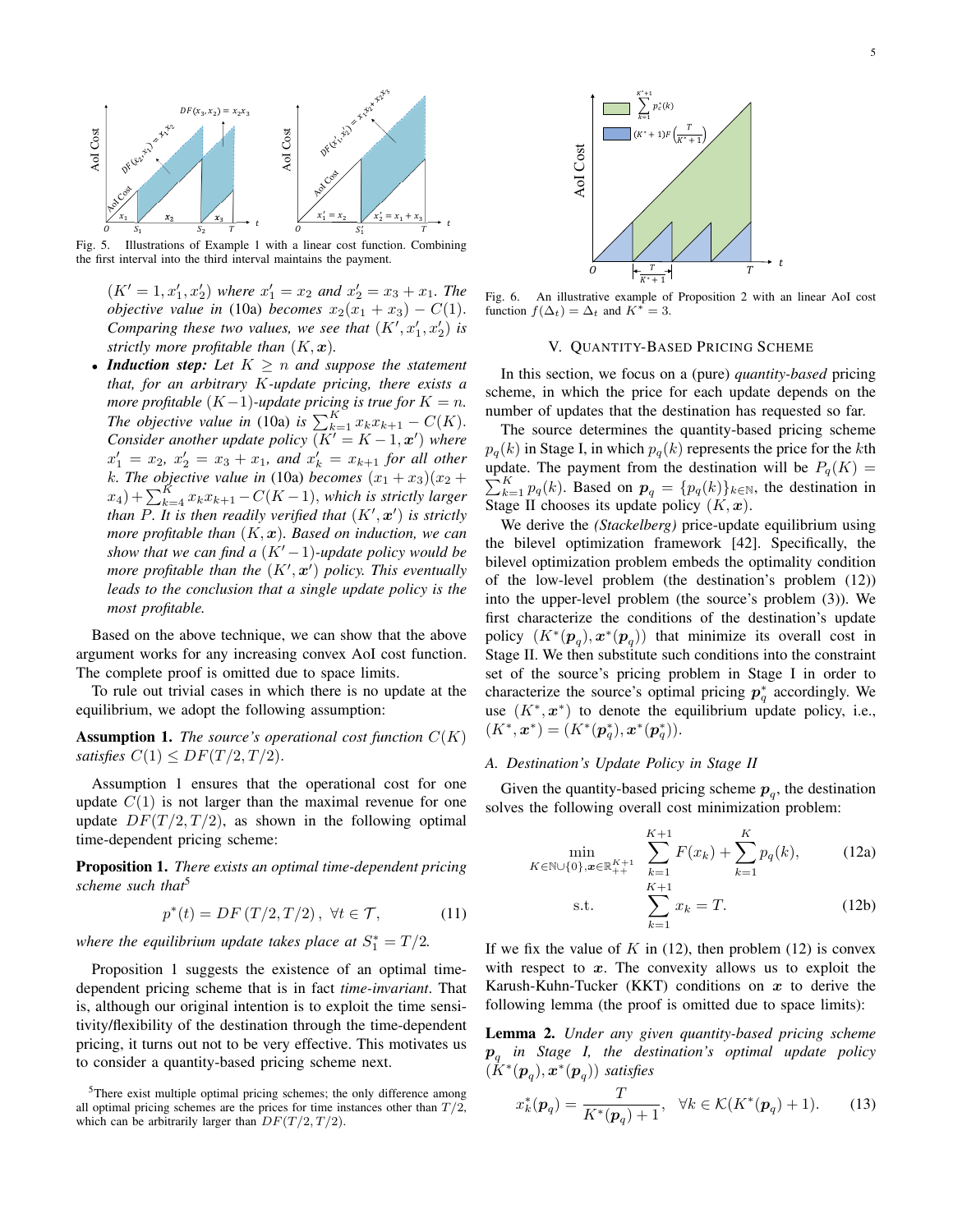Lemma 2 indicates that the optimal update policy for the destination equalizes the inter-update time intervals. Hence, once the optimal interarrival time intervals is set according to (13), the destination would search for the optimal  $K^*(p_q)$  to minimize the objective in (12):

$$
K^*(p_q) \in \arg\min_{K' \in \mathbb{N} \cup \{0\}} \Upsilon(K', p_q),\tag{14}
$$

where  $\Upsilon(K', p_q)$  is the overall cost given the equalized interarrival time intervals:

$$
\Upsilon(K', \mathbf{p}_q) \triangleq (K' + 1)F\left(\frac{T}{K' + 1}\right) + \sum_{k=1}^{K'} p_q(k). \tag{15}
$$

# *B. Source's Quantity-Based Pricing in Stage I*

Instead of solving both  $K^*(p_q)$  and  $x^*(p_q)$  explicitly in Stage II, we apply the bilevel optimization to solving the optimal quantity-based pricing *p*<sup>∗</sup> *<sup>q</sup>* in Stage I. Doing so would lead to the price-update equilibrium of our entire two-stage game [42]. By substituting the solutions (13)-(14) into the source's pricing in (3), we obtain the following bilevel problem:

**Bilevel**: 
$$
\max_{\mathbf{p}_q, K, \mathbf{x}} \sum_{k=1}^{K} p_q(k) - C(K)
$$
, (16a)

$$
\text{s.t. } x_k = \frac{T}{K+1}, \ \forall k \in \mathcal{K}(K+1), \quad \text{(16b)}
$$

$$
K \in \arg\min_{K' \in \mathbb{N} \cup \{0\}} \Upsilon(K', \mathbf{p}_q). \tag{16c}
$$

In problem (16), we treat  $(K, x)$  as variables with the destination's behavior being part of the source's constraints. The optimal solution to the bilevel optimization problem (16) is exactly the equilibrium  $(\boldsymbol{p}_q^*, K^*, \boldsymbol{x}^*)$  [42].

The bilevel optimization in (16) leads to the following result:

Proposition 2. *The equilibrium update count K*<sup>∗</sup> *and the optimal quantity-based pricing scheme p*<sup>∗</sup> *<sup>q</sup> satisfy*

$$
\sum_{k=1}^{K^*} p_q^*(k) = F(T) - (K^* + 1)F\left(\frac{T}{K^* + 1}\right),\tag{17}
$$

$$
\sum_{k=1}^{K'} p_q^*(k) \ge F(T) - (K' + 1)F\left(\frac{T}{K' + 1}\right), \forall K' \in \mathbb{N} \setminus \{K^*\}.
$$
\n(18)

*Proof Sketch*: Fig. 6 provides an illustrative example to understand Proposition 2. The area of the blue region is the aggregate AoI cost of the optimal updates,  $(K^*+1)F(T/(K^*+1));$ the area of the blue region plus the green region is the aggregate AoI cost of a no-update scheme  $F(T)$ . The area of the green region  $F(T) - (K^* + 1)F(T/(K^* + 1))$  is the aggregate AoI cost difference between these two schemes.

We prove that inequality (18) together with (17) will ensure that constraint (16c) holds. Specifically, if (18) is not satisfied or if  $\sum_{k=1}^{K^*} p_q^*(k) > F(T) - (K^* + 1)F(T/(K^* + 1))$ , then *K*<sup>\*</sup> would violate constraint (16c). If  $\sum_{k=1}^{K^*} p_q^*(k) < F(T) (K^*+1)F(T/(K^*+1))$ , then the source can always properly increase  $p_q^*(1)$  until (17) is satisfied. Such an increase does not violate constraint (16c) but improves the source's profit, contradicting to the optimality of  $p_q^*$ .  $\Box$ 

Substituting the pricing structure in (17) into (16), we can obtain  $K^*$  through solving the following problem:<sup>6</sup>

$$
\max_{K \in \mathbb{N} \cup \{0\}} \quad - (K+1)F\left(\frac{T}{K+1}\right) - C(K). \tag{19}
$$

To solve problem (19), we first relax the constraint  $K \in$  $\mathbb{N} \cup \{0\}$  into  $K \in \mathbb{R}_+$ , hence transforming the integer programing problem (19) into a continuous optimization problem as follows:

$$
\max_{K \in \mathbb{R}_+} \ - (K+1)F\left(\frac{T}{K+1}\right) - C(K), \tag{20}
$$

which is a convex problem.<sup>7</sup> We take the derivative of objective in (20) and obtain

$$
\underbrace{f\left(\frac{T}{K+1}\right)\frac{T}{K+1} - F\left(\frac{T}{K+1}\right)}_{\text{Marginal Revenue}} - \underbrace{C'(K)}_{\text{Marginal Cost}}.
$$
 (21)

We can interpret the first term as the source's *marginal revenue* in *K* and the second term as the source's *marginal cost* in *K*.

Based on the marginal revenue and the marginal cost in (21), we define a threshold update count  $\hat{K}$  satisfying

$$
f\left(\frac{T}{\hat{K}+1}\right)\frac{T}{\hat{K}+1} - F\left(\frac{T}{\hat{K}+1}\right) \ge C'(\hat{K}),\tag{22a}
$$

$$
f\left(\frac{T}{\hat{K}+2}\right)\frac{T}{\hat{K}+2} - F\left(\frac{T}{\hat{K}+2}\right) < C'(\hat{K}+1). \tag{22b}
$$

The threshold count  $\tilde{K}$  serves as one of the candidates for the optimal update count to problem  $(19)$  as shown next.<sup>8</sup>

Proposition 3. *The optimal update count K*<sup>∗</sup> *to problem in* (16) *satisfies*

$$
K^* = \arg\min_{K \in \{\hat{K}, \hat{K}+1\}} (K+1) F\left(\frac{T}{K+1}\right) + C(K). \tag{23}
$$

*Proof:* Let  $K^*$  be the optimal solution to problem (20). By the definition of  $\hat{K}$  in (22), we have  $\hat{K} \leq K^* \leq \hat{K} + 1$ . The convexity of the objective in (20) implies that the objective of (20) (which is also the objective of problem (19)) is nondecreasing in *K* for all  $K \leq K^*$  and is non-increasing in *K* for all  $K \geq K^*$ . This implies an optimal solution to problem (19) is either  $\hat{K}$  or  $\hat{K} + 1$ .

After obtaining  $K^*$ , we can construct an optimal pricing scheme based on Proposition 2 as follows:

**Proposition 4.** An optimal quantity-based pricing 
$$
p_q^*
$$
 is  
\n
$$
p_q^*(k)
$$
\n
$$
= \begin{cases}\n0, & \text{if } k = 0, \\
F(T) - (k+1)F(\frac{T}{k+1}) - \sum_{j=1}^{k-1} p_q^*(j) + \epsilon, \\
\text{if } 1 < k < K^*, \\
F(T) - (K^* + 1)F(\frac{T}{K^*+1}) - \sum_{j=1}^{K^* - 1} p_q^*(j), & \text{if } k \ge K^*,\n\end{cases}
$$

<sup>6</sup>Note that  $F(T)$  in (17) is a constant and hence is not considered in (19). <sup>7</sup>To see the convexity of  $(K + 1)F(T/(K + 1))$ , note that  $(K + 1)$  $1) F(T/(K+1))$  is the *perspective* of function  $F(T)$ . The perspective of  $F(T)$  is convex since  $F(T)$  is convex [38].

<sup>8</sup>Assumption 1 leads to the existence of a unique  $\hat{K}$  satisfying (22).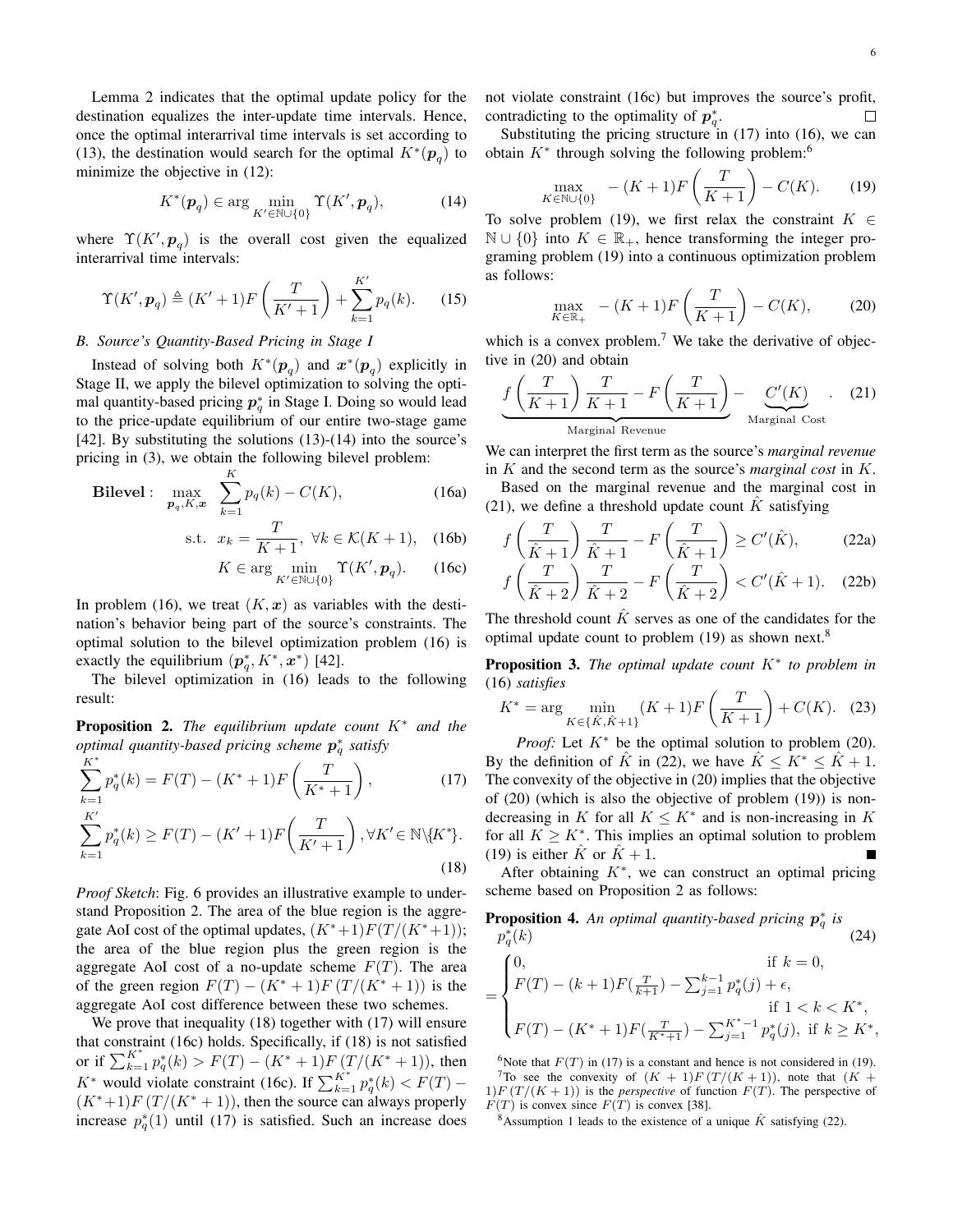

Fig. 7. An illustrative example of the optimal quantity-based pricing scheme in Proposition 4. The destination's AoI cost is  $\bar{f}(\Delta_t) = \Delta_t^2$  and the source's operational cost is  $C(K) = 1/6K^2$ .

*where*  $\epsilon > 0$  *is an infinitesimal value to ensure* (18).

Fig. 7 presents an illustrative example of (24). In Fig. 7 (up), the marginal revenue intersects with the marginal cost in (21) at around  $K = 3.3$ . Hence, the threshold update count is  $K = 3$  based on (22), and we can further verify based on (23) that the optimal update count is  $K^* = 3$ . In Fig. 7 (down), we present the optimal quantity-based pricing scheme described in (24). As we can see, the optimal price drops until the third update. The relatively high prices value of the first two update prices are to ensure (18) holds for  $K' = \{1, 2\}$ while the relatively lower price starting from the third update is to ensure (17) holds.

# VI. PROPERTIES

In this section, we study several properties of the pure quantity-based pricing and the pure time-dependent pricing. Let  $\Pi_q$  denote the achievable profit of the pure quantity-based pricing and Π*<sup>t</sup>* denote that of the pure time-dependent pricing. We first compare  $\Pi_q$  with  $\Pi_t$  in the following Proposition:

Proposition 5. *The achievable profit of the optimal quantitybased pricing* Π*<sup>q</sup> and that of the optimal time-dependent pricing* Π*<sup>t</sup> satisfy*

$$
\Pi_t \stackrel{(a)}{\leq} \Pi_q \stackrel{(b)}{<} 2\Pi_t. \tag{25}
$$

*Proof Sketch*: We can show that the time-dependent pricing scheme is a special case of the quantity-based pricing in Proposition 4 by fixing  $K^* = 1$ , which proves (a). To prove (b), the destination's payment under the optimal time-dependent pricing scheme in Proposition 1 is  $DF(T/2, T/2)$ , which we can show to be at least  $F(T)/2$ ; while the destination's payment under the optimal quantity-based pricing is at most *F*(*T*).  $\Box$ 

We are now ready to introduce the key result of this paper:

Theorem 3 (Profit Maximizing Structure). *The optimal quantity-based pricing achieves the maximum source profit among all possible time-and-quantity dependent pricing schemes in the form of*  $p(t, k)$ *.* 



Fig. 8. Performance comparison in terms of the aggregate AoI and the aggregate AoI cost.

*Proof Sketch*: We first prove that, regardless of the pricing choice, the destination's payment is always upper-bounded by the AoI cost reduction as we discussed in Proposition 3. Meanwhile, the optimal quantity-based pricing in (18) attains such a bound. We then prove it is profit-maximizing.  $\Box$ 

Theorem 3 implies that the relatively-simple quantity-based pricing scheme is already optimal. Hence, even without exploiting the time flexibility explicitly, it is still possible to obtain the optimal pricing structure, which again implies that utilizing time flexibility may not be necessary.

Next we introduce the social cost minimization problem, which minimizes the sum of the destination's aggregate AoI cost and the source's operational cost:

$$
\min_{K \in \mathbb{N} \cup \{0\}, x \in \mathbb{R}_{++}^{K+1}} \sum_{k=1}^{K+1} F(x_k) + C(K),\tag{26a}
$$

s.t. 
$$
\sum_{k=1}^{K+1} x_k = T.
$$
 (26b)

Proposition 6 (Social Cost Minimization). *The optimal quantity-based pricing scheme in* (24) *leads to the optimal solution of* (26)*, i.e., minimizing the social cost.*

*Proof Sketch*: We first prove that the social cost minimizing update policy equalizes the time intervals, due to the similar reason as in Lemma 2. In this case, problem (26) becomes equivalent to problem (19). Hence, the solution in (19) yields the minimal social cost.  $\Box$ 

# VII. NUMERICAL RESULTS

In this section, we perform simulations to numerically compare both proposed pricing schemes regarding the aggregate AoI, the source's profit, and the social cost.

We consider a time interval of  $T = 30$  (days).<sup>9</sup> The destination's AoI cost function is  $f(\Delta_t) = \Delta_t^{\kappa}$ , where the exponent  $\kappa$  is the *destination's age sensitivity*. Hence, the function  $F(t)$  is  $F(t) = t^{\kappa+1}/(\kappa+1)$ . The source has a cubic operational cost function, i.e.,  $C(K) = c \cdot K^3$ , where *c* is the source's *operational cost coefficient*. Let κ follow a normal distribution  $\mathcal{N}(1.5, 0.2)$  truncated into the interval [1, 2]; let *c* follow a normal distribution  $\mathcal{N}(6, 1.5)$  truncated into the interval [2*,* 10].

9Examples of such a period of interest include the API monitoring platform [2] and Google Map platform [3].